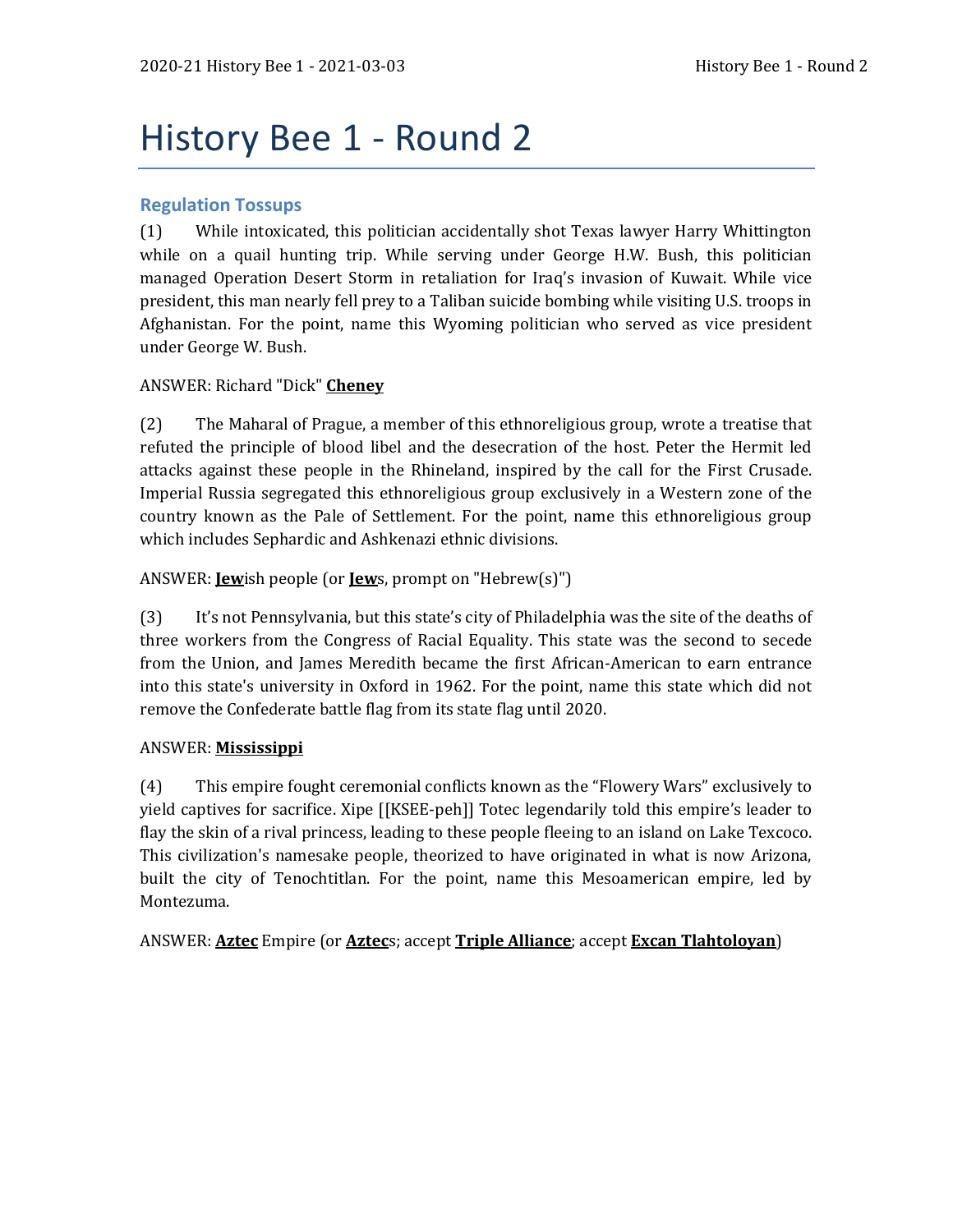(5) This diplomat gave recognition of the U.S.'s Texas border at the Sabine in exchange for Spanish Florida as part of a treaty he negotiated with Luis de Onís. This man successfully argued in favor of the Africans who revolted on the *Amistad* in a U.S. court case. In a presidential election, this man defeated Andrew Jackson in a so-called "Corrupt Bargain" orchestrated, in part, with Speaker Henry Clay. For the point, name this son of the second U.S. president.

# ANSWER: John **Q**uincy **Adams**

(6) The Transglobe Expedition that ended in this location was undertaken by the cousin of actor Raphes Fiennes [[RAFE FINES]] named Ranulph Fiennes. With four Inuit guides, Robert Peary undertook a disputed mission to this geographic location in 1909. The first proven expedition to this locale was Roald Amundsen's voyage on the airship *Norge* [[NORyeh]] which departed from Svalbard. For the point, name this geographic location in the Arctic Ocean.

ANSWER: Geographic **North Pole** (or Terrestrial **North Pole**; or True **North Pole**; do not accept or prompt on "Magnetic North Pole")

(7) After the battle of Concepción, the losing side of this battle were given cannons by the New Orleans Grays. Along with the Goliad Massacre, this battle is said to have caused the "Runaway Scrape." The co-commanders of the defense at this battle were William B. Travis and American folk hero, James Bowie, while a group of Tennessee volunteers was led by Davy Crockett. For the point, name this 1836 battle of the Texas Revolution which took place at a former Catholic mission.

# ANSWER: Battle of the **Alamo**

(8) Scribe and former slave Epaphroditus [[ee-PAFF-roh-DAI-tuss]] informed this emperor of a coup brewing against him formed by Senator Gaius Calpurnius Piso [[PEEsoh]]. This man failed to kill his scheming mother, Agrippina the Younger, after she swam to shore to save herself from a collapsible ship. This adopted son of Claudius committed suicide, leading to the Year of the Four Emperors. For the point, name this 1st Century AD emperor who legendarily fiddled while Rome burned.

# ANSWER: **Nero**

(9) With Antoine Lavoisier [[lah-VWAH-syay]], this American worked to discredit the "Animal Magnetism" theory of Franz Mesmer. This man used his affiliate, the *Boston Gazette*, to leak the Hutchinson Letters which implicated the governor in colluding with the British Crown. This first Postmaster General also served as the first Ambassador to France. For the point, name this American statesman who is credited with the invention of bifocals.

# ANSWER: Benjamin **Franklin**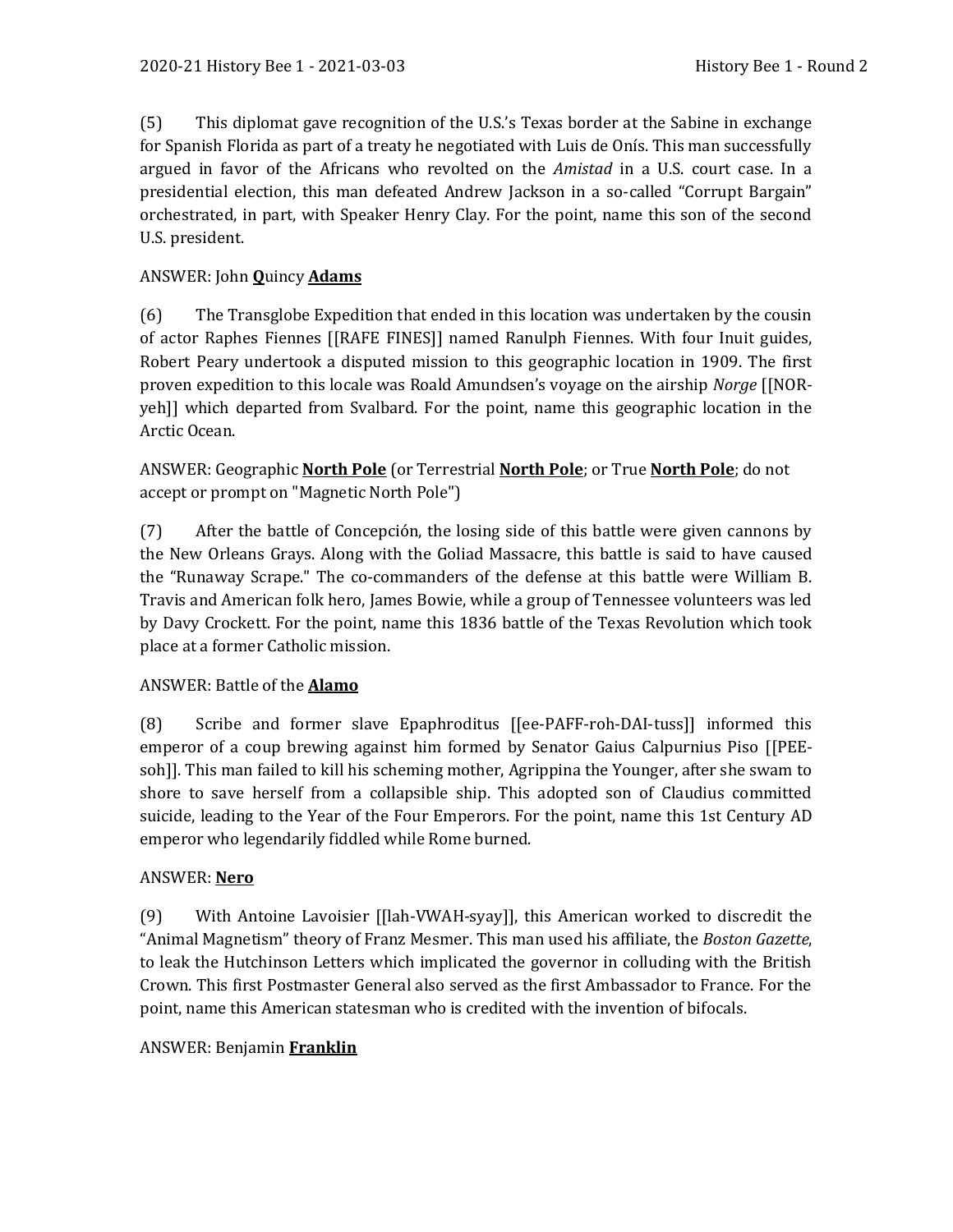(10) A king from this nation is considered the "Father of Modern Warfare." The Truce of Altmark ended a conflict between this nation and Poland which had been fought by Charles IX and the House of Vasa. Gustavus Adolphus was king of this nation when he died at the Battle of Lützen [[LOOT-sen]] during the Thirty Years' War. For the point, name this Scandinavian country whose King Carl XVI Gustav lives in Stockholm Palace.

#### ANSWER: Kingdom of **Sweden** (accept **Swedish** Empire)

(11) A proclamation issued in this country in the 16th century established *rakuichi*, a type of free market economics. Clan leader Akechi crossed the Katsura River and surrounded the Azuchi castle in the Honno-ji Incident in this country. Utilizing newly introduced European firearms in this country, General Oda Nobunaga and the Tokugawa defeated the Takeda clan at the Battle of the Nagashino. For the point, name this Asian island nation.

#### ANSWER: **Japan** (or **Nippon**-koku; or **Nihon**-koku)

(12) This tribe faced a force dominated by immigrants and led by Abner Doubleday in the Big Cypress Swamp campaign. James Gadsden negotiated the Treaty of Payne's Landing, forcing this member of the "Five Civilized Tribes" to the west. In the aftermath of the Creek Wars, Andrew Jackson justified an invasion of Spanish Florida in an attempt to stop the raids of this native tribe. For the point, name this Florida tribe led by Osceola.

#### ANSWER: **Seminole**

(13) This man used the Green Gang to help propagate the "White Terror," a mass expulsion of communist intelligentsia. This man's subordinates kidnapped him in the Xi'an [[SHEE-AHN]] Incident to convince him to fight against the Empire of Japan. This man fled with his Kuomintang allies to the island of Taiwan in 1949. For the point, name this Nationalist politician, leader of the Republic of China from 1928 to 1975.

# ANSWER: **Chiang** Kai-shek (prompt on "Kai-shek"; accept **Chiang** Chung-cheng; accept **Chiang** Chieh-shih)

(14) A mission that killed three of this organization's men in Gibraltar led to the European Court of Human Rights overseeing a court case investigating Operation Flavius. Bobby Sands, a member of this group, died during a hunger strike in a British prison. The Good Friday Agreement largely ended this organization's struggles with the U.K. during The Troubles. For the point, name this paramilitary group which fought to end British rule and unify its island nation.

ANSWER: Provisional **I**rish **R**epublican **A**rmy (accept **Provos**)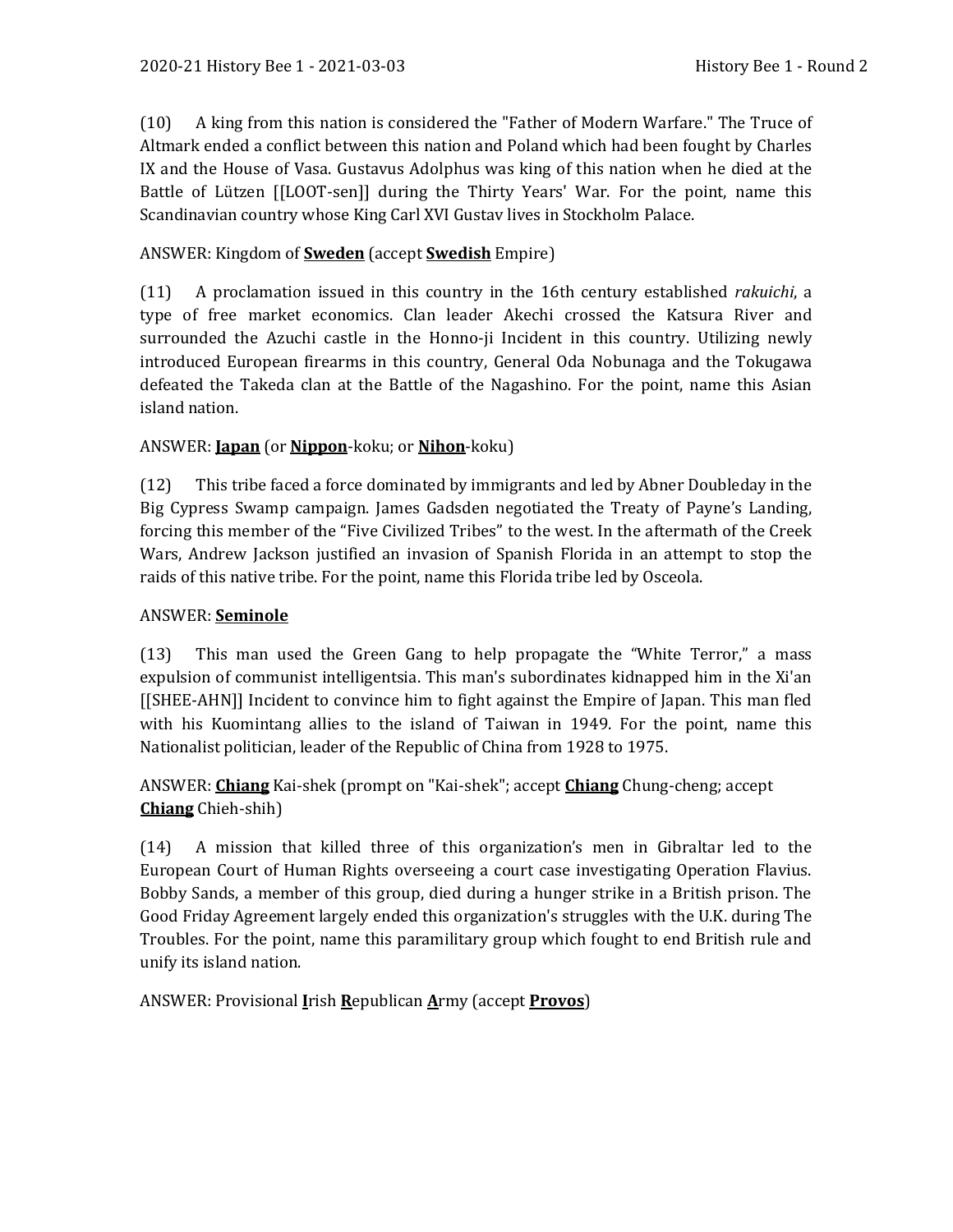(15) The creation of this agency came after a suggestion in the Ash Council Memo. In response to the Love Canal incident, the Superfund law enabled this agency to clean up hazardous waste sites across the U.S. In March 2021, Michael Regan became the first Black director of this agency which has implemented legislation like the Clean Air Act and the Clean Water Act. For the point, name this agency, established by the Nixon administration to control pollution.

#### ANSWER: **Environmental Protection** Agency (accept **EPA**)

(16) A failed invasion of what is now this country in 1453 was led by the English commander John Talbot and culminated in a defeat at Castillon [[kas-tee-LOHN]]. Under the Valois [[val-WAH]], dauphins [[doe-PHAHN]] were made dukes of Aquitaine, a region in the southwest of this country. Eleanor of Aquitaine was the wife of Louis VII, the Young, a 12th century king of this country. For the point, name this European nation once led by Napoleon.

# ANSWER: **France** (or **French** Republic; accept Kingdom of **France**; accept First **French** Empire)

(17) This woman, who exclusively spoke Dutch until age nine, sang the song "It was Early in the Morning" to calm down rioting white men at the 1844 Northampton Camp Meeting. Abolitionist Frances Gage likely made up the fact that this figure bared her breast during the "Ain't I A Woman'' speech in Akron. For the point, name this Black abolitionist and feminist, the first Black woman to be recognized with a statue in the U.S. Capitol.

# ANSWER: Sojourner **Truth** (accept Isabella "Belle" **Baumfree**)

(18) A "Sleeping" depiction of this woman was wrongly attributed by Augustus II the Strong to Titian [[TIH-shun]] instead of his mentor Giorgione [[zhor-ZHOH-nay]]. Amerigo Vespucci's cousin, Simonetta, often posed as this deity in the works of Botticelli. For centuries, Praxiteles [[prak-SIT-eh-lees]] was given credit for a statue of this goddess with no arms and originally found on the island of Milos [[MEE-lohs]]. For the point, name this Roman goddess of love.

# ANSWER: **Venus** (do not accept or prompt on "Aphrodite")

(19) The first settlement of these people in the New World was called Northkill, and a court case concerning these people, *Wisconsin v. Yoder*, decided their children didn't need to attend public high school. Originally Mennonite Anabaptists from central Europe, some of these people became known to other Americans as the "Pennsylvania Dutch." For the point, name these people who reject the excesses of modern technology, named for Swiss leader Jakob Ammann.

#### ANSWER: **Amish** (prompt on "Mennonite" or "Anabaptist" before mentioned)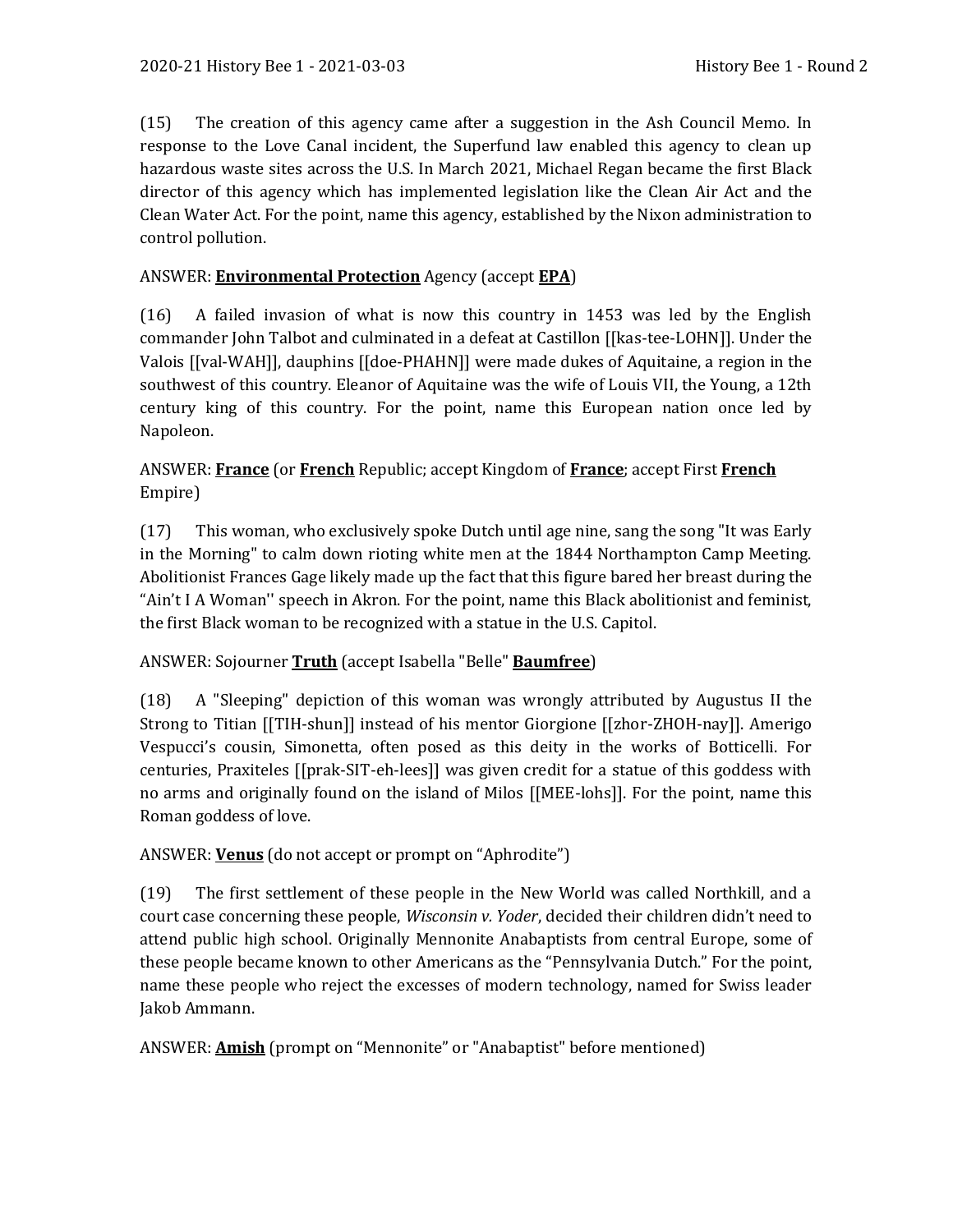(20) A dictator of this nation became known as "Colonel Trunk" after he fled to a neighboring state in the back of a car. In this country, that Bavarian immigrant and dictator gave refuge to Nazi war criminals like Josef Mengele. This nation faced a Triple Alliance of Brazil, Argentina, and Uruguay while led by Francisco Solano López. For the point, name this South American nation whose capital was established in 1617 in Asunción.

#### ANSWER: Republic of **Paraguay**

(21) In the prelude to this event, taxman George Clymer pretended to be Henry Knox to gain intel on a rebel group. James McFarlane led dissidents who surrounded Miller's Farm during this event in a skirmish later named for Bower Hill. "Light Horse Harry" Lee led a federalized militia to put down this rebellion at the request of George Washington. For the point, name this 1790s rebellion which was caused by an excise tax on the namesake alcoholic beverage.

ANSWER: **Whiskey** Rebellion (accept synonyms for "Rebellion," such as "Insurrection" and "Revolt")

(22) The U.S. initiated airstrikes against this nation in Operation El Dorado Canyon after the 1986 bombing of the La Belle nightclub frequented by U.S. G.I.s. The revolutionary tide of Arab Spring coincided with an attack on the U.S. consolate and the death of Ambassador J. Christopher Stevens in this nation's port city of Benghazi. For the point, name this North African state which was ruled by its "Brotherly Leader" from 1969 to 2011, Muammar Gaddafi.

#### ANSWER: **Libya**n Arab Republic (accept Socialist People's **Libya**n Arab Jamahiriya)

(23) This woman hired her relative, Hilary Bonham Carter, to illustrate her work *The Royal Commission on India*. Born in Florence, this figure was a key advisor to British politician Sidney Herbert and committed her life to helping the sick and deprived. This woman convinced the British to send a prefabricated hospital that became the Renkioi Hospital during the Crimean War. For the point, name this "Lady with the Lamp," an Englishwoman considered the founder of modern nursing.

#### ANSWER: Florence **Nightingale**

(24) In one of these realms, Apep battles a sun god every night. That example of these realms, Du'at, is populated by people who have weighed their hearts against the feather of Ma'at. Another of these places, Helheim, accepted the old and sick who could not enter Folkvangr or Valhalla. Persephone [[pehr-SEF-uh-nee]] is the queen of, for the point, what kind of mythical realm exemplified by the Greek Hades?

# ANSWER: **Underworld** (accept **Afterlife**; accept descriptive answers indicating a destination for the dead)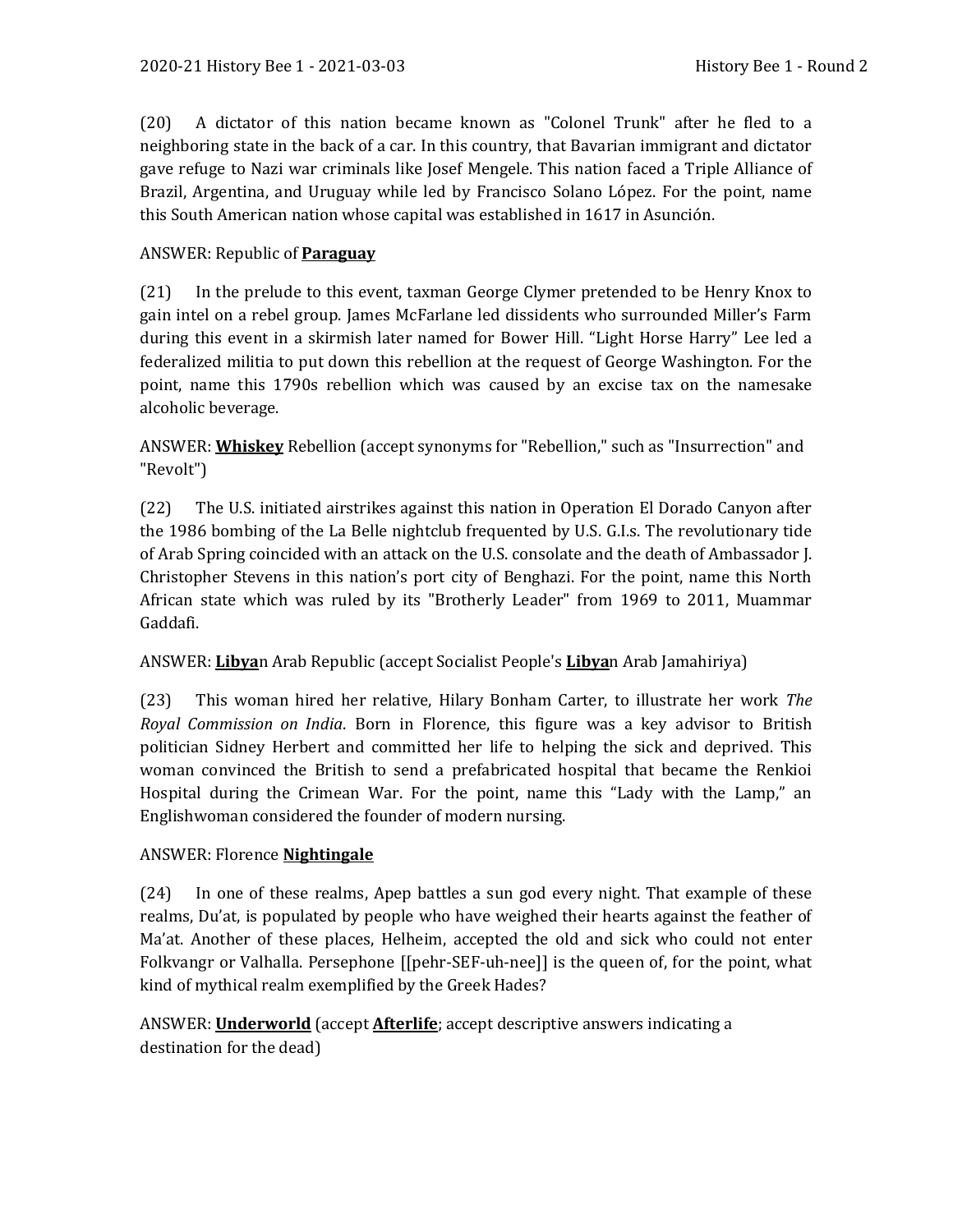(25) A Flemish man in this organization, known as Bai Yingli in Qing [[CHING]] China, brought one of the first native-born Chinese men to Europe. Ippolito Desideri of this organization led the charge to displace the rival Capuchin Order in Lhasa. John III of Portugal sent Francis Xavier, a member of this group, to act as an emissary with Japan. For the point, name this Catholic order, founded by Ignatius of Loyola.

# ANSWER: **Jesuit**s (accept **Society of Jesus**; prompt on "SJ")

(26) This province experienced the Cariboo Gold Rush after gold was discovered in its Hills Bar. On this province's San Juan Island, the shooting of an animal owned by the Hudson's Bay Company started the Pig War. This province had its borders modified by the Oregon Country dispute and was first charted by George Vancouver. For the point, name this Western Canadian province named by Queen Victoria for the major river of the region.

# ANSWER: **British Columbia** (prompt on "BC")

(27) Officers William A. Miller and Harold Stites fell during the "Battle of [this location]," leading to the gassing of instigators Miran Thompson and Sam Shockley. The ornithologist Robert Stroud, known as the "Birdman of [this place]," wrote a history of the U.S. penal system while living here. The American Indian Movement spent 19 months occupying this place which once held people like Whitey Bulger and Al Capone. For the point, name this prison off the coast of San Francisco.

ANSWER: **Alcatraz** Federal Penitentiary (accept **Alcatraz** Prison; accept United States Penitentiary, **Alcatraz** Island; prompt on "The Rock")

(28) An invisible one of these creatures stalked the Persian hero, Rostam, who was alerted by Rakhsh, his holy steed. The legendary Fu Hsi [[FOO SHEE]] saw one of these creatures with dots on its face, back, and flanks which inspired him to invent Chinese writing. King Vortigern witnessed a red one of these animals, representing Wales, defeating a white one of these creatures, representing England. For the point, name these mythical creatures identified with the Emperor of China.

# ANSWER: **Dragon** (or **Lung**; or **Long**)

(29) A Dutchman who held this ideology named Marinus van der Lubbe [[LOO-buh]] set the Reichstag of fire in 1933, leading to the passage of the Enabling Act. The German *Freikorps* were deployed to put down rebels holding this ideology in the Spartacist Uprising, leading to the death of Rosa Luxemburg. This ideology of Erich Honecker was openly banned by West Germany in 1956. For the point, name this ideology of the East German government during the Cold War.

# ANSWER: **Communism** (accept **Communist**; accept **Marxism** or **Marxist**; accept **Socialism** or **Socialist**)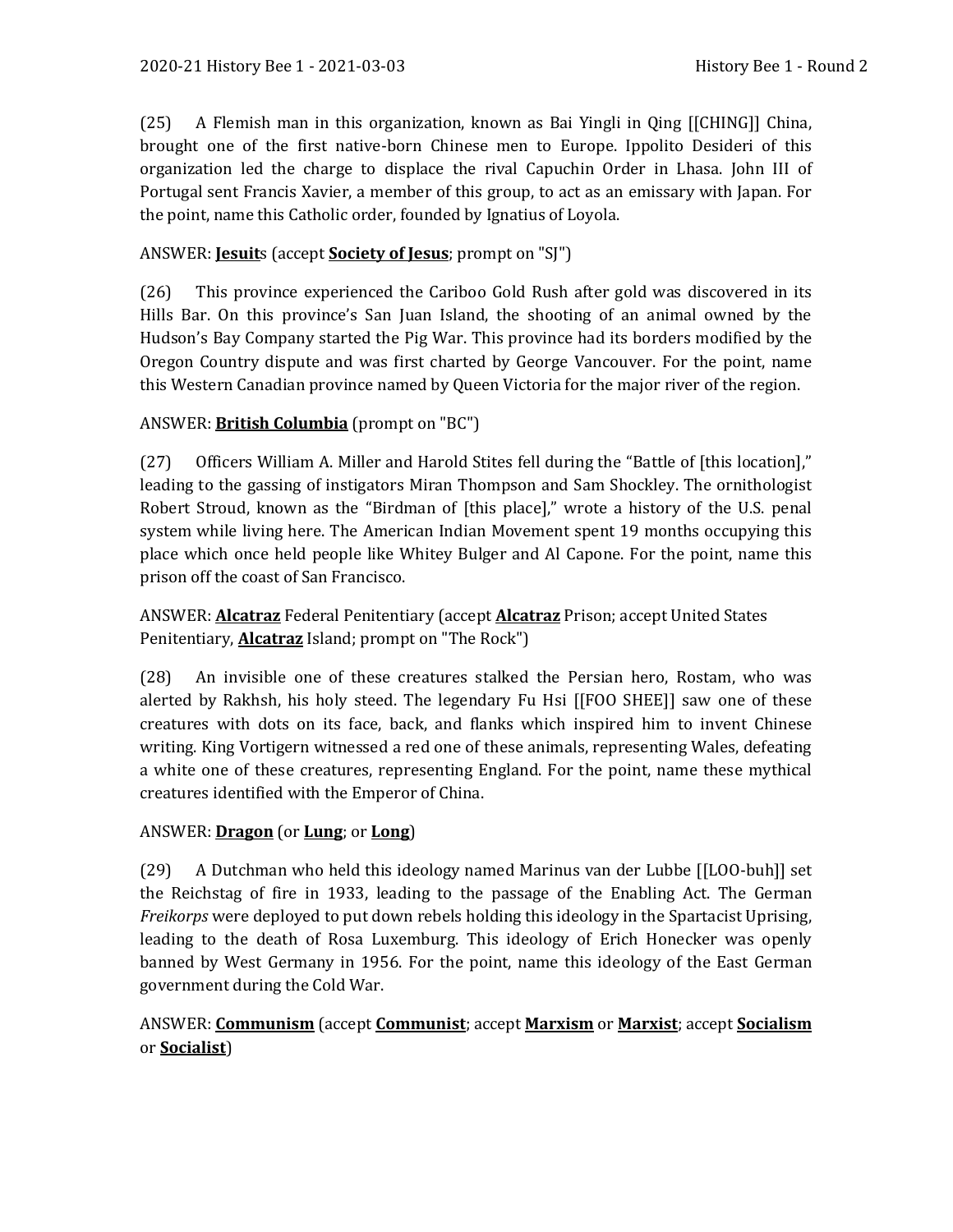(30) While head of the National Institute of Allergy and Infectious Diseases, this man led efforts to rigorously test West African populations. Donald Trump called this man a "disaster" and said the American people are tired of COVID in an October 19th press conference. For the point, name this immunologist who Joe Biden named the 2nd Chief Medical Advisor to the President.

ANSWER: Dr. Anthony **Fauci**